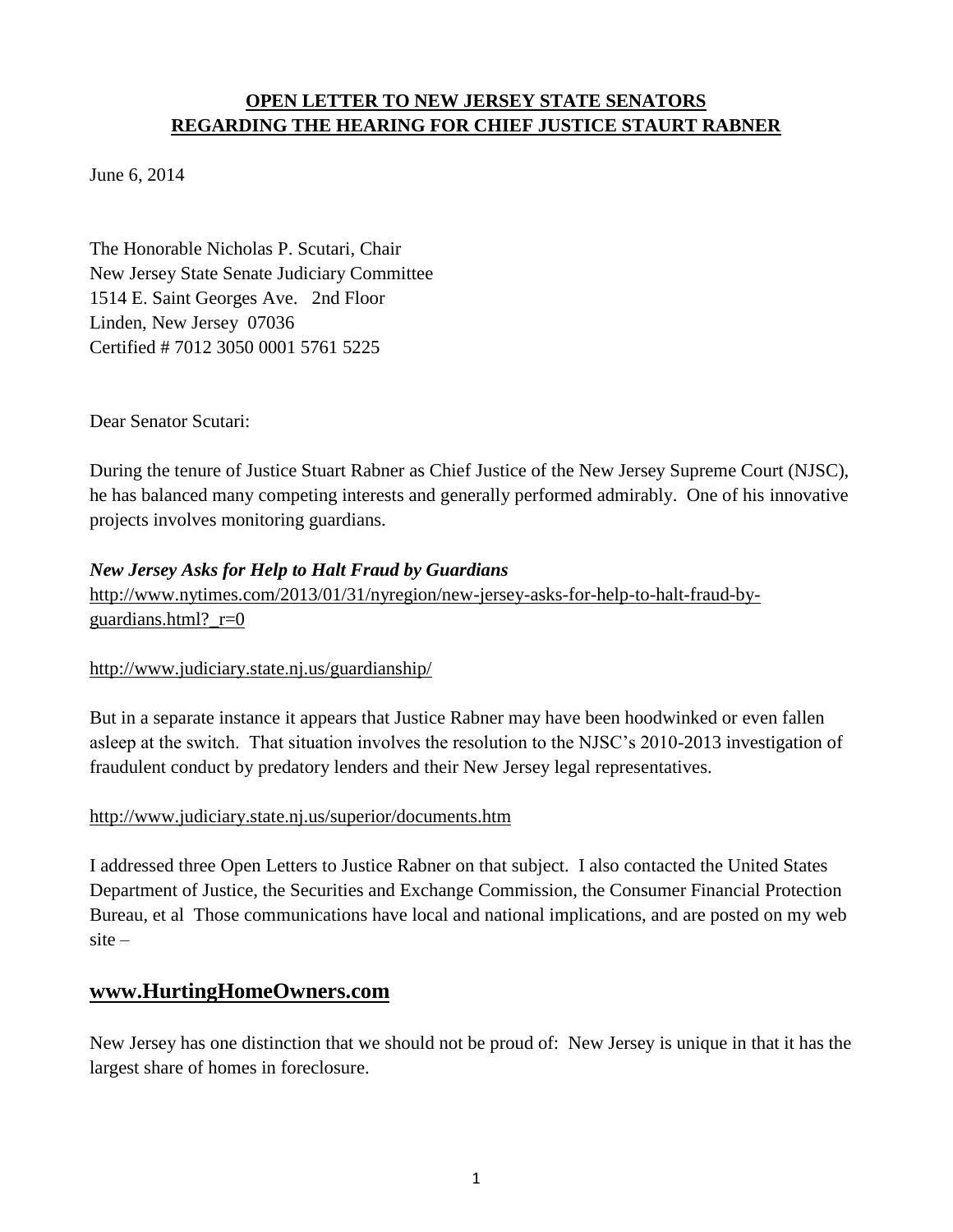# *New Jersey leads US with biggest share of loans in foreclosure*

[http://www.northjersey.com/news/business/new-jersey-leads-us-with-biggest-share-of-loans-in](http://www.northjersey.com/news/business/new-jersey-leads-us-with-biggest-share-of-loans-in-foreclosure-1.1016907)[foreclosure-1.1016907](http://www.northjersey.com/news/business/new-jersey-leads-us-with-biggest-share-of-loans-in-foreclosure-1.1016907)

[http://www.nj.com/business/index.ssf/2014/05/nj\\_now\\_tops\\_nation\\_in\\_foreclosure\\_rates.html#incart\\_](http://www.nj.com/business/index.ssf/2014/05/nj_now_tops_nation_in_foreclosure_rates.html#incart_river_default) [river\\_default](http://www.nj.com/business/index.ssf/2014/05/nj_now_tops_nation_in_foreclosure_rates.html#incart_river_default)

[http://www.bloomberg.com/news/2014-05-15/new-jersey-leads-u-s-with-most-loans-in](http://www.bloomberg.com/news/2014-05-15/new-jersey-leads-u-s-with-most-loans-in-foreclosure.html)[foreclosure.html](http://www.bloomberg.com/news/2014-05-15/new-jersey-leads-u-s-with-most-loans-in-foreclosure.html)

The fraudulent foreclosures investigation initiated by Justice Rabner was thorough, but now there is clear evidence that banks and their legal reps are back to business-as-usual. I therefore encourage each New Jersey State Senator to utilize the occasion of Justice's Rabner's reappointment hearing to explore how he plans to address the latest level of unethical and illegal activities. The lenders and their lawyers are so bold that they have developed a "Deep-6" strategy to place properties in suspended animation until it is "convenient" to file suits !!!

(See the diagrams and charts posted on – [www.HurtingHomeOwners.com\)](http://www.hurtinghomeowners.com/)

As a closing note, the only New Jersey Supreme Court hearing I have attended is Guillaume. (*US BANK NATIONAL ASSOCIATION v. GUILLAUME* ) <http://caselaw.findlaw.com/nj-supreme-court/1595568.html#sthash.5oBCoaQQ.dpuf>

Chief Justice Rabner was conspicuous by his absence from the hearing on that ground breaking case for homeowners, and he did not vote in the 5-0 decision. Moreover, there is no notice that I am aware of to explain where he was or why he was not involved on the record. Just wondering.

It is tempting to speculate whether the NJSC might have ruled differently on Guillaume had the "**Wells Fargo Bank Ta-Da FRAUDclosure Manual"** been exposed prior to its decision !!! (See the news links regarding the Wells Fargo Bank Manual that are posted at the close of this letter.)

Governor Chris Christie has chosen to reappoint Chief Justice Rabner. Even so, the New Jersey Senate's responsibility as a co-equal branch of government is to closely examine all candidates and not just express accolades and compliments. The public is depending on you.

Sincerely,

/s/ Carolyn Bailey [HurtingHomeOwner@aol.com](mailto:HurtingHomeOwner@aol.com)